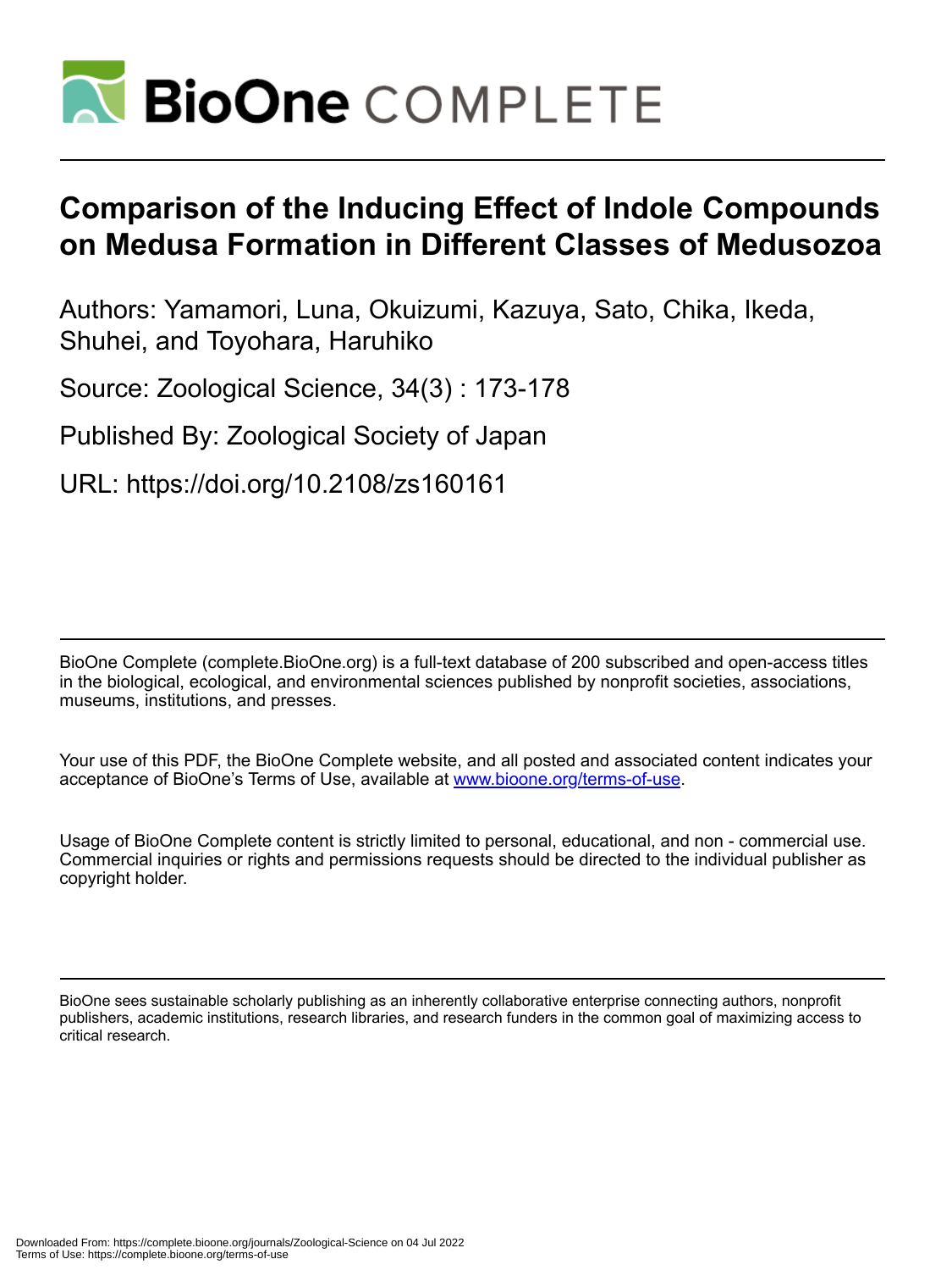# **Comparison of the Inducing Effect of Indole Compounds on Medusa Formation in Different Classes of Medusozoa**

**Luna Yamamori1\*†, Kazuya Okuizumi2, Chika Sato2, Shuhei Ikeda2, and Haruhiko Toyohara3**

 *Kyoto University, Department of Bioresource Sciences, Kitashirakawa Oiwake-cho, Sakyo-ku, Kyoto 606-8502, Japan Tsuruoka City Kamo Aquarium, Yamagata 997-1206, Japan Kyoto University, Graduate School of Agriculture, Sakyo-ku, Kyoto 606-8502, Japan*

**Scyphozoa, Cubozoa and Hydrozoa are classes in the phylum Cnidaria that undergo metagenesis involving a dramatic morphological transition. In Scyphozoa and Cubozoa, when exposed to species- or strain-specific transition-inducing stimuli, asexually reproducing benthic polyps transform into sexually reproducing planktonic medusae. In Hydrozoa, exposure to species- or strainspecific transition-inducing stimuli causes formation of medusa buds in the polyp's body. In**  *Aurelia aurita* **(Linnaeus, 1758) (Scyphozoa, Semaeostomeae), polyp-to-jellyfish transition is induced by some simple indole compounds. However, whether indole compounds can induce polyp-to-jellyfish transition in Cubozoa and Hydrozoa remains unknown. In the present study, we show that an indole compound, 5-methoxy-2-methylindole, induces polyp-to-jellyfish transition in Scyphozoa and Cubozoa. This inducing action suggests that the downstream steps of polyp-to-jellyfish transition are regulated by the same biochemical reactions in Scyphozoa and Cubozoa, irrespective of the type of transition-inducing environmental stimuli.**

**Key words:** Cnidaria, Medusozoa, metagenesis, strobilation, indole compounds

# **INTRODUCTION**

Medusozoa (Staurozoa, Scyphozoa, Cubozoa and Hydrozoa) is a clade of Cnidaria that has one of the most complex lifecycles in the animal kingdom. The phylum Cnidaria is classified into five classes: Staurozoa, Scyphozoa, Cubozoa, Hydrozoa, and Anthozoa. The basic lifecycle of Medusozoa consists of two morphologically different stages: polyp and medusa. In Staurozoa, the upper parts of benthic polyps metamorphose into sexually reproducing medusae (Miranda et al., 2012). In Anthozoa, benthic polyps reproduce both sexually and asexually. In contrast, these two reproduction methods are clearly separated in Scyphozoa, Cubozoa and Hydrozoa. These three classes are characterized by metagenesis, a lifecycle with a transition from an asexually reproducing benthic polyp to a sexually reproducing planktonic medusa. Sexual reproduction is regulated by seasonal and lunar rhythms (Krupp, 1983; McCauley, 1997; Sebens, 1981), whereas asexual reproduction depends on nutritional conditions (Ma and Purcell, 2005). Metagenesis is a type of lifecycle with two generations: an asexually reproducing polyp and a sexually reproducing medusa. The

dramatic metamorphosis from polyp to medusa is called "strobilation" in Scyphozoa (Spangenberg, 1967), "metamorphosis" in Cubozoa (Marques and Collins, 2004), and "medusa budding" in Hydrozoa (Uchida and Sugiura, 1977), and is induced by species- or strain- specific environmental stimuli. For example, strobilation of *Aurelia aurita*, one of the most extensively studied Cnidarian species, is induced by a seasonal decrease in water temperature. Under laboratory conditions, polyps of *A. aurita* elongated and several constrictions form in them 3–4 weeks after a decrease of 5°C in the water temperature (Spangenberg, 1967). This stage is called "strobila", and a single strobila metamorphoses into several planktonic ephyra larvae. As another example, Kubota (1996) reported that a decrease in light intensity in the evening triggered medusa budding in *Eugymnanthea japonica* (Yamada, 1950) (Hydrozoa, Leptomedusae).

The mechanisms of strobilation have been studied in detail; many authors have reported parts of the strobilation-inducing cascade of *A. aurita* (Berking et al., 2005; Silverstone et al., 1977; Silverstone et al., 1978; Spangenberg, 1967; Spangenberg, 1971; Spangenberg, 1974; Fuchs et al., 2014). Fuchs and coworkers (2014) showed that the cascade consists of retinoic acid signaling that leads to the expression of the WSRRRWL peptide encoded by the strobilationspecific gene *CL390.* They also showed that five indole compounds induced strobilation of *A. aurita* immediately, and that the most effective indole compound, 5-methoxy-2-methylindole (5MeO2MeIn) induced strobilation of *Aurelia aurita* in two days. Also, Abrams et al. (2015) revealed that

<sup>\*</sup> Corresponding author. E-mail: yamamori.luna.83s@st.kyoto-u. ac.jp

<sup>†</sup> Present address: Kyoto University, Graduate School of Human and Environmental Studies, Yoshida Hon-cho, Sakyo-ku, Kyoto 606-8501, Japan doi:10.2108/zs160161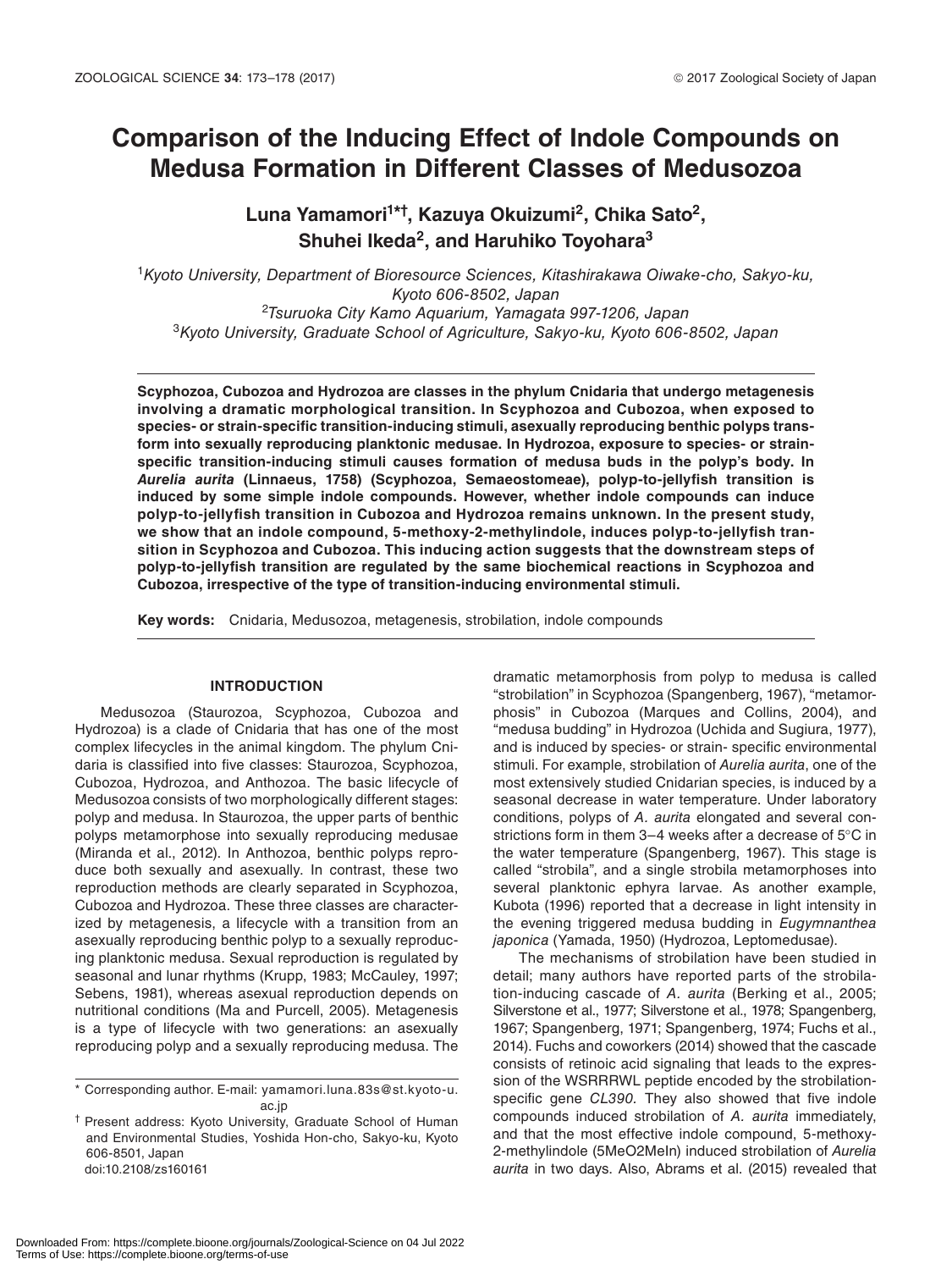

**Fig. 1.** Chemical structures of reagents used in the present experiments. **(A)** Indomethacin, **(B)** 5-methoxy-2-methyl-3-indoleacetic acid, **(C)** 5-methoxyindole-2-carboxylic acid, **(D)** 2-methylindole and **(E)** 5-methoxy-2-methylindole.

5MeO2MeIn induced strobilation of *Cotylorhiza tuberculata* in a week. However, whether the polyp-to-jellyfish transition of Cubozoa, Hydrozoa, or Scyphozoa other than *A. aurita* can be induced by indole compounds is unknown. To better

understand the basic mechanism of metagenesis in Cnidaria, we need to examine the transition-inducing mechanism in Medusozoa. In the present study, we show that 5MeO2MeIn induces the polyp-to-jellyfish transition in Scyphozoa and Cubozoa, but not in Hydrozoa. This suggests that the basic induction systems of polyp-to-jellyfish transition are similar between Scyphozoa and Cubozoa.

#### **MATERIALS AND METHODS**

#### **Preparation of reagents**

The reagents tested in the present work were indomethacin (SIGMA, Tokyo, Japan) (Fig. 1A), 5-methoxy-2-methyl-3-indoleacetic acid (SIGMA, Fig. 1B), 5-methoxyindole-2-carboxylic acid (SIGMA, Fig. 1C), 2-methylindole (SIGMA, Fig. 1D) and 5-methoxy-2-methylindole (5MeO2MeIn, SIGMA, Fig. 1E). All reagents were prepared at 50 mM in ethanol and stored as stock solution at –20°C.

#### **Assay of five reagents' ability to induce polyp-to-jellyfish transition in** *Aurelia* **sp. 1**

To assess the inducing ability of the aforementioned reagents, each was assayed in *Aurelia* sp. 1 (referred to in Schroth et al., 2002) from Yamagata prefecture, Japan. Polyps were cultured in artificial seawater (ASW) (REI-SEA, IWAKI, Tokyo, Japan) at  $20 \pm 2^{\circ}$ C and fed newly hatched artemia twice per week. These were then placed in a 24-well microarray cassette (one polyp per well). The experimental solutions containing the different reagents at a concentration of 50 μM were deposited into each well (2 ml) on day 0, and the solution was replaced by fresh solution every day. Ethanol was used as a control. The number of polyps showing early signs of strobilation was



**Fig. 2.** Strobilation-inducing effect of five indole compounds on *Aurelia* sp. 1. (1) Indomethacin, (2) 5-methoxy-2-methyl-3-indoleacetic acid, (3) 5-methoxyindole-2-carboxylic acid, (4) 2-methylindole and (5) 5-Methoxy-2-methylindole. The assays were carried out four times using 24 polyps in each (total of 96 polyps for each reagent). 5-Methoxy-2-methylindole induced strobilation more effectively than the other reagents.

**Table 1.** Polyp-to-medusa transition inducing effect of 5-methoxy-2-methylindole in Medusozoa.

| Class     | Order         | <b>Species</b>               | Number of transition (%)* |         |
|-----------|---------------|------------------------------|---------------------------|---------|
|           |               |                              | 5MeO2MeIn                 | Ethanol |
| Scyphozoa | Semaeostomeae | Aurelia labiata              | 20 (100)                  | 0(0)    |
|           |               | Aurelia limbata              | 20 (100)                  | 0(0)    |
|           |               | Aurelia sp. 1                | 20 (100)                  | 0(0)    |
|           |               | Aurelia sp. (purple Aurelia) | 20 (100)                  | 0(0)    |
|           |               | Chrysaora achlyos            | 20 (100)                  | 0(0)    |
|           |               | Chrysaora fuscescens         | 19 (95)                   | 0(0)    |
|           |               | Chrysaora melanaster         | 20 (100)                  | 0(0)    |
|           |               | Chrysaora pacifica           | 20 (100)                  | 0(0)    |
|           |               | Chrysaora quinquecirrha      | 20 (100)                  | 0(0)    |
|           |               | Cyanea capillata             | 20 (100)                  | 0(0)    |
|           |               | Cyanea nozakii               | 20 (100)                  | 0(0)    |
|           |               | Sanderia malayensis          | 20 (100)                  | 0(0)    |
|           |               | Phacellophora camtschatica   | 0<br>(0)                  | 0(0)    |
|           | Rhizostomeae  | Thysanostoma thysanura       | 20 (100)                  | 0(0)    |
|           |               | Cotylorhiza tuberculata      | 20 (100)                  | 0(0)    |
|           |               | Mastigias papua              | 10 (50)                   | 0(0)    |
|           |               | Rhopilema esculentum         | 20 (100)                  | 0(0)    |
| Cubozoa   | Carybdeida    | Carybdea marsupialis         | 20 (100)                  | 0(0)    |
|           |               | Morbakka virulenta           | 20 (100)                  | 0(0)    |
|           |               | Tripedalia binata            | (90)<br>18                | 0(0)    |
|           |               | Tripedalia cystophora        | 14<br>(70)                | 0(0)    |
| Hydrozoa  | Leptothecata  | Aequorea coerulescens        | (0)<br>0                  | 0(0)    |
|           |               | Aequorea macrodactyla        | (0)<br>0                  | 0(0)    |
|           |               | Aequorea victoria            | (0)<br>0                  | 0(0)    |
|           |               | Eutonina indicans            | (0)<br>0                  | 0(0)    |
|           |               | Tima formosa                 | (0)<br>0                  | 0(0)    |
|           |               | Laodicea undulata            | 0<br>(0)                  | 0(0)    |
|           |               | Melicertum octocostatum      | (0)<br>0                  | 0(0)    |
|           | Anthoathecata | Bougainvillia bitentaculata  | (0)<br>0                  | 0(0)    |
|           |               | Leuckartiara octona          | (0)<br>0                  | 0(0)    |
|           |               | <b>Neoturris breviconis</b>  | 0<br>(0)                  | 0(0)    |
|           |               | Rathkea octopunctata         | (0)<br>0                  | 0(0)    |
|           |               | Sarsia tubulosa              | 0<br>(0)                  | 0(0)    |

\*Number of polyps in which polyp-to-medusa transition was induced by 5-methoxy-2-methylindole (5MeO2MeIn) or ethanol after 10 days.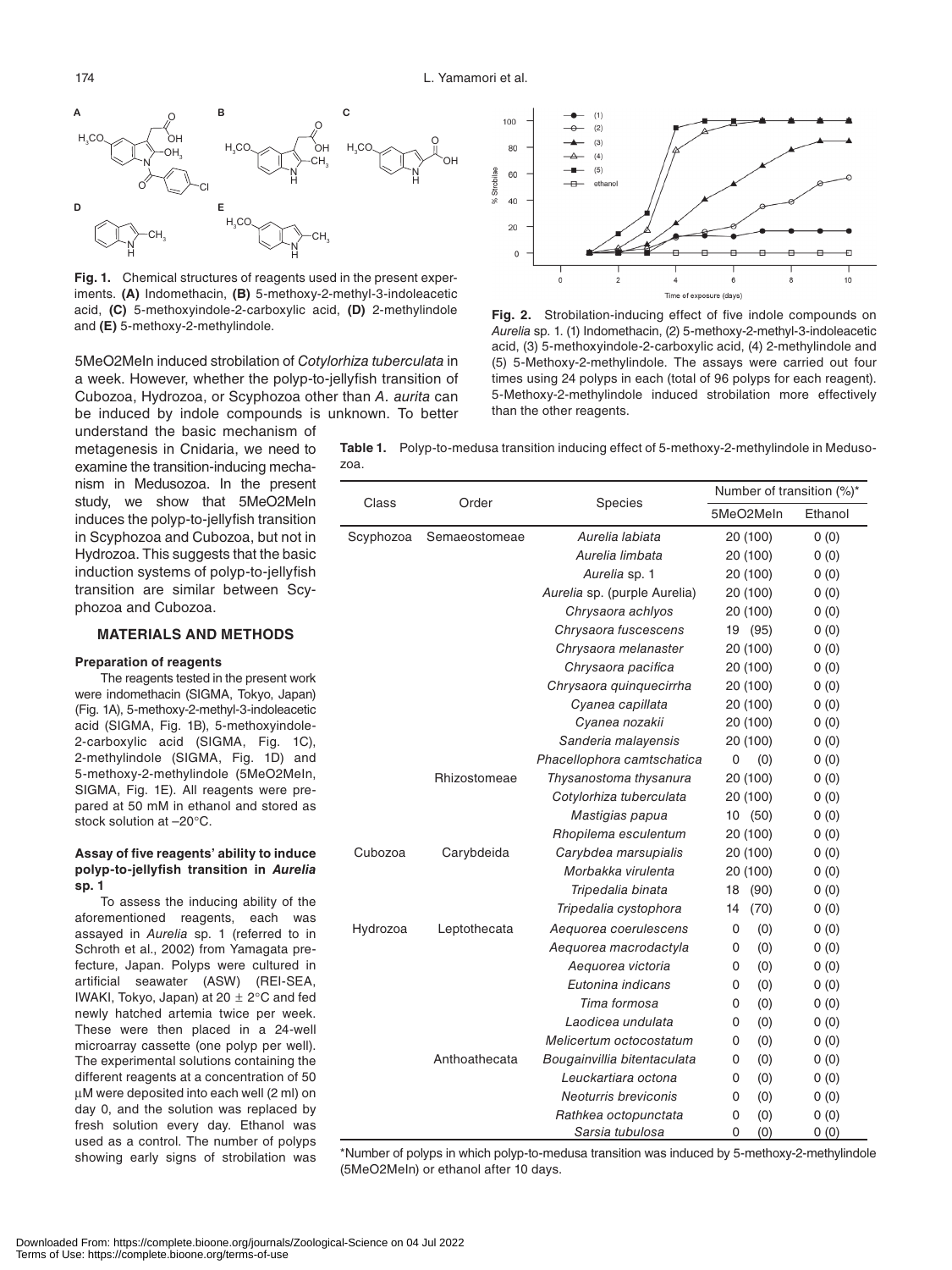counted every day for 10 days. The appearance of a first constriction under the mouth was taken as an early sign of strobilation. The aforementioned process was carried out four times on four successive days.

#### **Assay of polyp-to-medusa transition induction by indole in 30 species of Medusozoa**

A total of 33 species were used in this experiment (17 in Scyphozoa, 4 in Cubozoa and 12 in Hydrozoa). Seventeen species of Scyphozoa, 1 of Cubozoa (*Carybdea marsupialis* (Linnaeus, 1758)) and 12 of Hydrozoa) were cultured in filtered natural sea water in Tsuruoka City Kamo Aquarium (Yamagata, Japan). The other three cubozoan polyps: *Morbakka virulenta* (Kishinouye, 1910), *Tripedalia binata* Moore, 1988 and *Tr. cystophora* Conant, 1897 were cultured in ASW. Polyps were cultured at the appropriate temperature for each species. *Aurelia limbata* (Brandt, 1835), *Chrysaora fuscescens* Brandt, 1835, *Eutonina indicans* (Romanes, 1876), *Melicertum octocostatum* (M. Sars, 1835), *Neoturris breviconis* (Murbach and Shearer, 1902), *Phacellophora camtschatica* Brandt, 1835, *Rathkea octopunctata* (M. Sars, 1835) and *Sarsia* 

*tubulosa* (M. Sars, 1835) were cultured at 5°C. *Aequorea coerulescens* (Brandt, 1835), *Au. labiata* Chamisso and Eysenhardt, 1821, *Aurelia* sp*.* from the coast of Columbia (customarily referred to "purple Aurelia"), *Ch. melanaster* Brandt, 1838, *Cyanea capillata* (Linnaeus, 1758) and *Laodicea undulata* (Forbes and Goodsir, 1853) were cultured at 10°C. *Aequorea victoria* (Murbach and Shearer, 1902), *Leuckartiara octona* (Fleming, 1823) and *Tima formosa* L. Agassiz, 1862 were cultured at 15°C. *Aequorea macrodactyla* (Brandt, 1835), *Aurelia* sp. 1, *Ch. achlyos* Martin et al., 1997, *Ch. pacifica* (Goette, 1886), *Ch. quinquecirrha* (Desor, 1848), *Cotylorhiza tuberculata* (Macri, 1778), *Mastigias papua* (Lesson, 1830), *Rhopilema esculentum* Kishinouye, 1891 (*R. asamushi* type) and *Mo. virulenta* were cultured at 20°C. *Bougainvillia bitentaculata* Uchida, 1925, *Ca. marsupialis*, *Cy. nozakii* Kishinouye, 1891, *Sanderia malayensis* Goette, 1886, *Thysanostoma thysanura* Haeckel, 1880, *Tr. binata* and *Tr. cystophora* were cultured at 25°C. For each species, 10 polyps ( $\pm$  5 in Hydrozoa) were put into a 10-cm plastic Petri dish and cultured in 20 ml of testing solution containing 5MeO2MeIn at a concentration of 50 μM from the day 0. The culture solution was changed every day. Ethanol was used as a control. The number of polyps that showed early signs of the polypto-medusa transition was recorded every day for 10 days. This process was carried out twice, moving the starting date forward by one day. The appearance of a first constriction under the mouth was regarded as an early sign of polyp-to-medusa transition in Scyphozoa and Cubozoa, whereas the formation of medusa buds was regarded as an early sign of this transition in Hydrozoa. Polyps were fasted during the observation period.

## **RESULTS**

#### **Strobilation-inducing activity of five indole compounds**

We first tested the strobilation-inducing effect of five indole compounds on *Aurelia* sp. 1 as a function of days of induction (Fig. 2). 5MeO2MeIn was the fastest inducer, followed by 2-methylindole, 5-methoxyindole-2-carboxylic acid, 5-methoxy-2-methyl-3-indoleacetic acid and indomethacin. 5-methoxyindole-2-carboxylic acid, 5-methoxy-2-methyl-3-indoleacetic acid and indomethacin induced strobilation of some but not all polyps during the 10-days observation period.



**Fig. 3.** Strobilation of *Chrysaora achlyos* initiated by 5-methoxy-2-methylindole (5MeO2MeIn). **(A)** Effect of 5MeO2MeIn on poly-discus strobilation of *Ch. achlyos*. The number of samples for each reagent was 20. **(B–I)** show the morphology of the strobilation process from days 1 to 8, respectively. On the second day, the polyp elongated and a constriction (arrowhead) appeared **(C)**. The number of constrictions increased with time **(D–H)**, and on the eighth day, the color of polyps turned purple **(I)**. Ephyra **(J)** started to swim off from strobila on the ninth day. Strobilation was not induced by ethanol even after 10 days **(K)**. The scale bar represents 1 mm.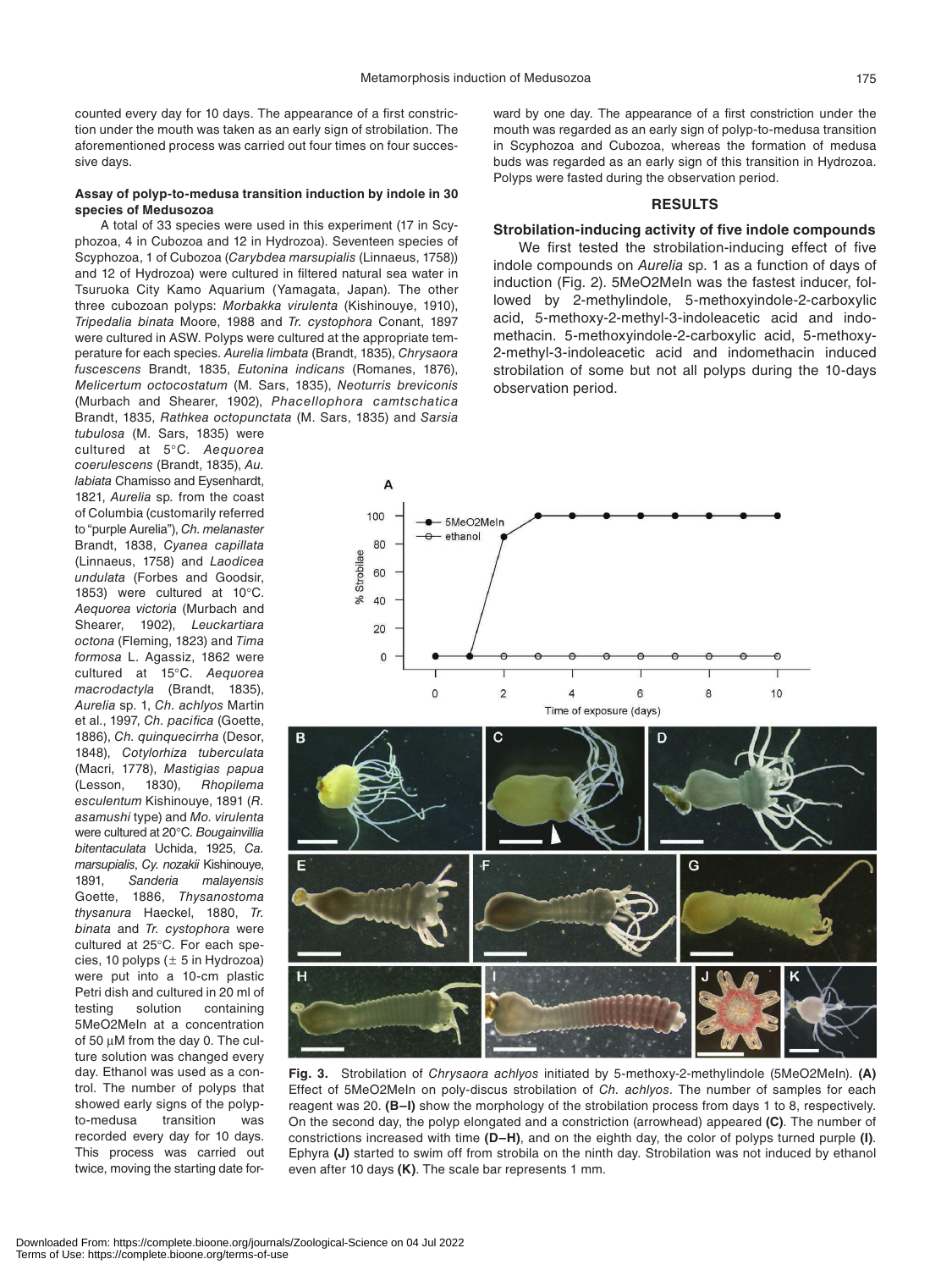

**Fig. 4.** Strobilation of *Thysanostoma thysanura* initiated by 5-methoxy-2-methylindole (5MeO2MeIn). **(A)** Effect of 5MeO2MeIn on the mono-discus strobilation of *Th. thysanura.* The number of samples for each reagent was 20. **(B–D)** show the morphology of the strobilation process on the first, fifth and tenth days, respectively. On the fifth day, a constriction (arrowhead) started to be formed **(C)**, and on the tenth day, an ephyra was formed on top of each polyp **(D)**. Strobilation was not induced by ethanol even after 10 days **(E)**. The scale bar represents 1 mm.



**Fig. 5.** Metamorphosis of *Carybdea marsupialis* initiated by 5-methoxy-2-methylindole. **(A)** Effect of 5MeO2MeIn on the metamorphosis of *Ca. marsupialis*. The number of samples for each reagent was 20. **(B)** and **(C)** show the morphology during the metamorphosis process on the first and fourth days, respectively. On the fourth day, the constriction (arrowhead) started to form. On the ninth day, the polyp metamorphosed into medusa with a protuberance on top of the bell **(D)**. The protuberance disappeared on the 10th day **(E)**. Ethanol did not induce metamorphosis **(F)**. The scale bar represents 1 mm.

### **Strobilation-inducing ability in 33 Medusozoa species**

The numbers of polyps that showed early signs of polyp-to-medusa transition during the 10-day observation period are shown in Table 1. In Scyphozoa, all species except for *P. camtschatica* showed signs of strobilation after the addition of 5MeO-2MeIn. In the case of *P. camtschatica*, the period of observation lasted up to 40 days, but there was no sign of strobilation. In Cubozoa, all species showed this sign of metamorphosis after the addition of 5MeO2MeIn. In contrast, none of the Hydrozoa species formed medusa buds. Thus, species that responded to 5MeO2MeIn were only found in Scyphozoa and Cubozoa.

Regarding the type of strobilation, three species in Rhizostomae (*T. thysanura*, *Cl. tuberculata* and *M. papua*) showed mono-discus strobilation, while the other 13 species of Scyphozoa, including one species in Rhizostomae, *R. esculentum* showed polydiscus strobilation. The daily increase in the number of strobilation-induced polyps and the strobilation process were then examined in a representative of each strobilation type: *T. thysanura* for the mono-discus strobilation type, *Cs. achlyos* for the poly-discus strobilation type and *Cd. marsupialis* for cubozoan metamorphosis (Figs.  $3 - 5$ ).

We first examined the effect of 5MeO2MeIn on the mono-discus strobilation of *T. thysanura* as a function of days of induction (Fig. 3A). The polyp showed no visible sign of strobilation (Fig. 3B), but a constriction (arrowhead) was observed on the fifth day (Fig. 3C). The number of polyps with a constriction increased gradually until the ninth day (Fig. 3A), and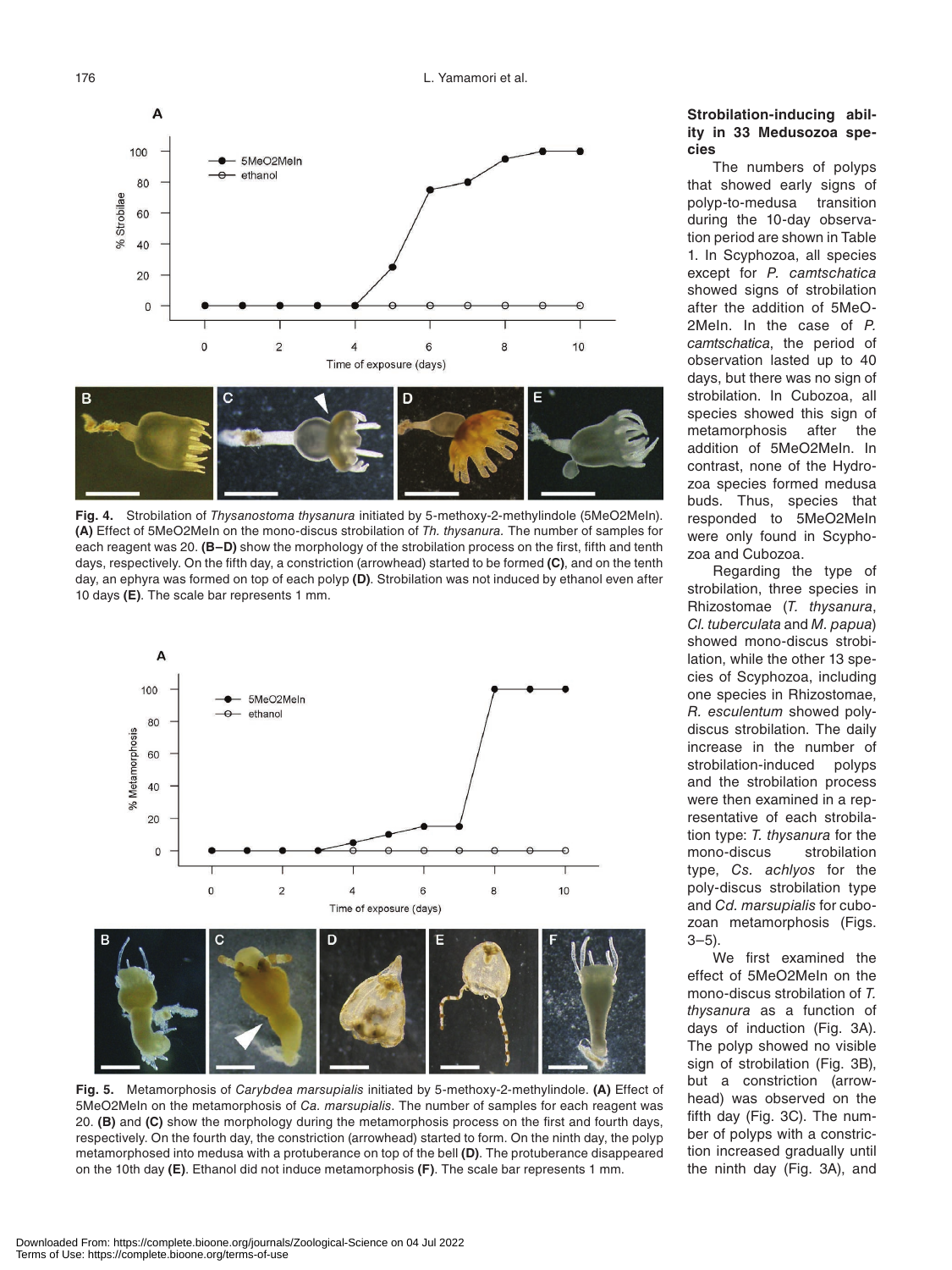

**Fig. 6.** Phylogenetic relationships of Scyphozoa, Cubozoa, and Hydrozoa (Modified from Collins, 2002; Zapata et al., 2015). The arrowhead shows the time point when common metamorphosisinducing system which utilizes indole-based compounds appeared.

ephyra began to pulsate on the tenth day (Fig. 3D). The strobilation was not induced by ethanol (Fig. 3E). Next we examined the effect of 5MeO2MeIn on the poly-discus strobilation of *Cs. achlyos* as a function of days of induction (Fig. 4A). The polyp showed no visible sign of strobilation (Fig. 4B), but polyps elongated and the first constriction (arrowhead) was observed on the second day (Fig. 4C). The number of constrictions increased as strobilation progressed. Fig. 4 D–H show the morphology of strobilation from the third to the seventh day, respectively. On the eighth day, the color of strobila turned purple (Fig. 4I), and ephyra (Fig. 4J) started to swim off on the ninth day. The strobilation was not induced by ethanol (Fig. 4K). Finally, we examined the effect of 5MeO2MeIn on the metamorphosis of *Cd. marsupialis* as a function of days of induction (Fig. 5A). The polyp showed no visible sign of metamorphosis (Fig. 5B), but a constriction (arrowhead) was observed on the fourth day (Fig. 5C). The number of polyps with a constriction increased until the eighth day (Fig. 5A). On the ninth day, polyps metamorphosed into medusa with a protuberance on top of the bell (Fig. 5D), and this protuberance disappeared on the tenth day (Fig. 5E). The strobilation was not induced by ethanol (Fig. 5F).

#### **DISCUSSION**

The polyp-to-medusa transition of Cnidaria is one of the most extensively studied examples of metagenesis among marine organisms. In *Aurelia aurita*, the transition from asexually reproducing benthic polyp to sexually reproducing planktonic medusa is termed strobilation. This process is regulated by a retinoic acid reaction cascade leading to the expression of a strobilation-specific gene, *CL390*, encoding the WSRRRWL peptide, which functions as a strobilationinducing hormone (Fuchs et al., 2014). WSRRRWL peptide has two aromatic rings located in close proximity, the structure of which is similar to that of the anti-inflammatory drug indomethacin. Kuniyoshi and coworkers (2012) reported that indomethacin has the ability to induce strobilation in *Aurelia* sp. 1. Fuchs and coworkers (2014) also revealed that four indole compounds in addition to indomethacin had the ability to induce strobilation in *Au. aurita.* In their experiments, the strobilation-inducing ability varied among the five reagents, with 5-methoxy-2-methylindole (5MeO2MeIn) being the most effective. The same assay was conducted in *Aurelia* sp. 1 in the present study, and we found the same order of strobilation-inducing ability for these five reagents. This suggests that the responsiveness to these different reagents is conserved in closely related species.

The reagent 5MeO2MeIn was used in the strobilationinducing assay in 33 species in Scyphozoa, Cubozoa and Hydrozoa. The results of that assay showed that 5MeO2MeIn induces strobilation in 16 of 17 scyphozoan species and metamorphosis in four cubozoan species tested (Table 1). This suggests that indole compounds induce polyp-to-medusa transition in Scyphozoa and Cubozoa irrespective of the type of transition. The fact that 5MeO2MeIn shares a common structure with the WSRRRWL peptide suggests that WSRRRWL peptide functions as a strobilation-inducing hormone in Scyphozoa and Cubozoa under natural conditions. Medusa budding was not induced by 5MeO2MeIn in any of 12 hydrozoan species in the present study, suggesting that indole-related hormones such as WSRRRWL peptide, would not function as medusa budding inducers in Hydrozoa. Together with the fact that Scyphozoa and Cubozoa are more closely related to each other than to Hydrozoa (Collins, 2002; Zapata et al., 2015), the present finding may suggest that the common ancestor of Scyphozoa and Cubozoa acquired the CL390 homologous protein after divergence from Hydrozoa (Fig. 6). However, 5MeO2MeIn did not induce strobilation in *Phacellophora camtschatica* (Scyphozoa, Semaeostomeae). *Phacellophora camtschatica* belongs to Phacellophoridae, which does not strictly conform to any other families in Semaeostomeae (Straehler et al., 2011), suggesting that the structure of CL390 homologous protein of *P. camtschatica* has changed during the course of evolution and does not share a common structure with 5MeO2MeIn. Further molecular biological studies, such as identification of the receptor of the polyp-to-jellyfish transition-inducing protein in Scyphozoa and Cubozoa, are needed to determine whether indole-related hormone functions as a metamorphosis hormone in Cnidaria.

Cnidaria is the most representative phylum in the animal kingdom that undergoes metagenesis. Metagenesis is a common life history strategy in the plant kingdom, while most animals do not undergo metagenesis. This may be because animals are able to migrate to different environments, and therefore it is more advantageous to develop sexual reproduction and produce offspring with new adaptations than to maintain asexual reproduction. In contrast, Cnidaria undergoes both sessile polyp generation, which increases the advantage of asexual reproduction, and medusa generation, which enables migration as well as new adaptations such as reproduction in other animals. Cnidaria has survived from the Ediacaran Era (Norris, 1989), and it is possible that one key to its robustness is its distinct metagenesis system. Further knowledge of the mechanism of induction of the polyp-to-jellyfish transition and the evolution of transition-inducing indole compounds will advance our understanding of the mechanisms of the metagenesis, a remarkable survival strategy of Cnidaria that has been lost in most animal phyla.

#### **ACKNOWLEDGMENTS**

We are grateful to Dr. Sho Toshino for providing three cubozoan polyps and to Assoc. Prof. Hiroshi Miyake for his constructive comments on the manuscript. This work was supported by JSPS KAKENHI Grant Number JP25292113 to HT.